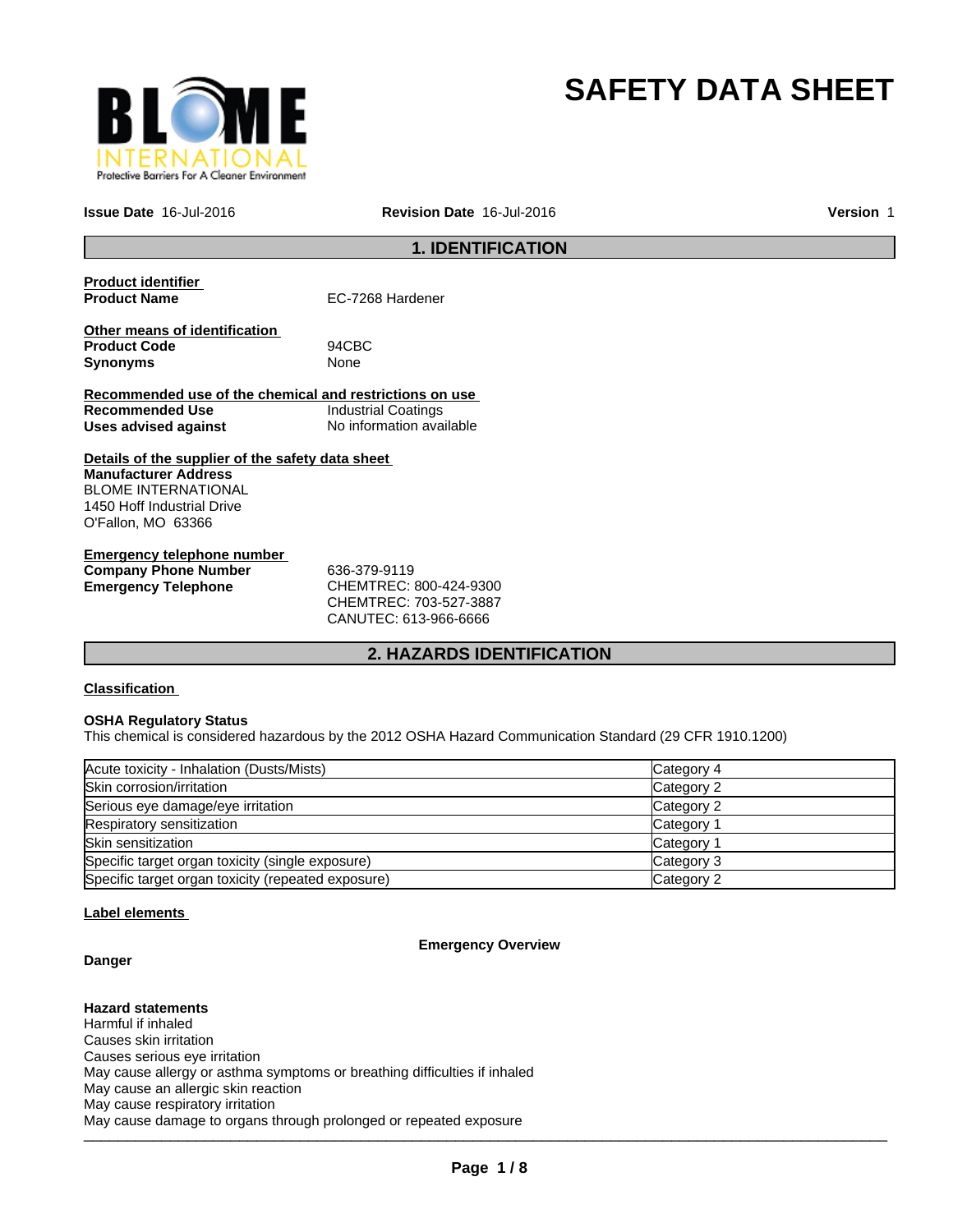

**Appearance** viscous **Physical state** liquid **Odor** Aromatic

 $\overline{\phantom{a}}$  ,  $\overline{\phantom{a}}$  ,  $\overline{\phantom{a}}$  ,  $\overline{\phantom{a}}$  ,  $\overline{\phantom{a}}$  ,  $\overline{\phantom{a}}$  ,  $\overline{\phantom{a}}$  ,  $\overline{\phantom{a}}$  ,  $\overline{\phantom{a}}$  ,  $\overline{\phantom{a}}$  ,  $\overline{\phantom{a}}$  ,  $\overline{\phantom{a}}$  ,  $\overline{\phantom{a}}$  ,  $\overline{\phantom{a}}$  ,  $\overline{\phantom{a}}$  ,  $\overline{\phantom{a}}$ 

#### **Precautionary Statements - Prevention**

Obtain special instructions before use Do not handle until all safety precautions have been read and understood Use personal protective equipment as required Use only outdoors or in a well-ventilated area Wash face, hands and any exposed skin thoroughly after handling In case of inadequate ventilation wear respiratory protection Contaminated work clothing should not be allowed out of the workplace Wear protective gloves Do not breathe dust/fume/gas/mist/vapors/spray

#### **Precautionary Statements - Response**

IF exposed or concerned: Get medical advice/attention IF IN EYES: Rinse cautiously with water for several minutes. Remove contact lenses, if present and easy to do. Continue rinsing If eye irritation persists: Get medical advice/attention IF ON SKIN: Wash with plenty of soap and water Take off contaminated clothing and wash before reuse If skin irritation or rash occurs: Get medical advice/attention IF INHALED: Remove victim to fresh air and keep at rest in a position comfortable for breathing If experiencing respiratory symptoms: Call a POISON CENTER or doctor/physician

#### **Precautionary Statements - Storage**

Store locked up Store in a well-ventilated place. Keep container tightly closed

#### **Precautionary Statements - Disposal**

Dispose of contents/container to an approved waste disposal plant

#### **Hazards not otherwise classified (HNOC)**

Not applicable

#### **Other Information**

Not applicable.

#### **Unknown acute toxicity**

0% of the mixture consists of ingredient(s) of unknown toxicity

## **3. COMPOSITION/INFORMATION ON INGREDIENTS**

#### **Substance**

| $30 - 60$<br>9016-87-9<br>Isocyanic acid, polymethylenepolyphenylene ester *I |
|-------------------------------------------------------------------------------|
|                                                                               |
| $101 - 68 - 8$<br>$30 - 60$<br>4,4-Methylenediphenyl diisocyanate *           |
| 5873-54-1<br>3 - 7<br>Benzene,                                                |
| 1-isocyanato-2-[(4-isocyanatophenyl)methyl]-*                                 |

\*The exact percentage (concentration) of composition has been withheld as a trade secret.

 $\overline{\phantom{a}}$  , and the contribution of the contribution of the contribution of the contribution of the contribution of the contribution of the contribution of the contribution of the contribution of the contribution of the

#### **4. FIRST AID MEASURES**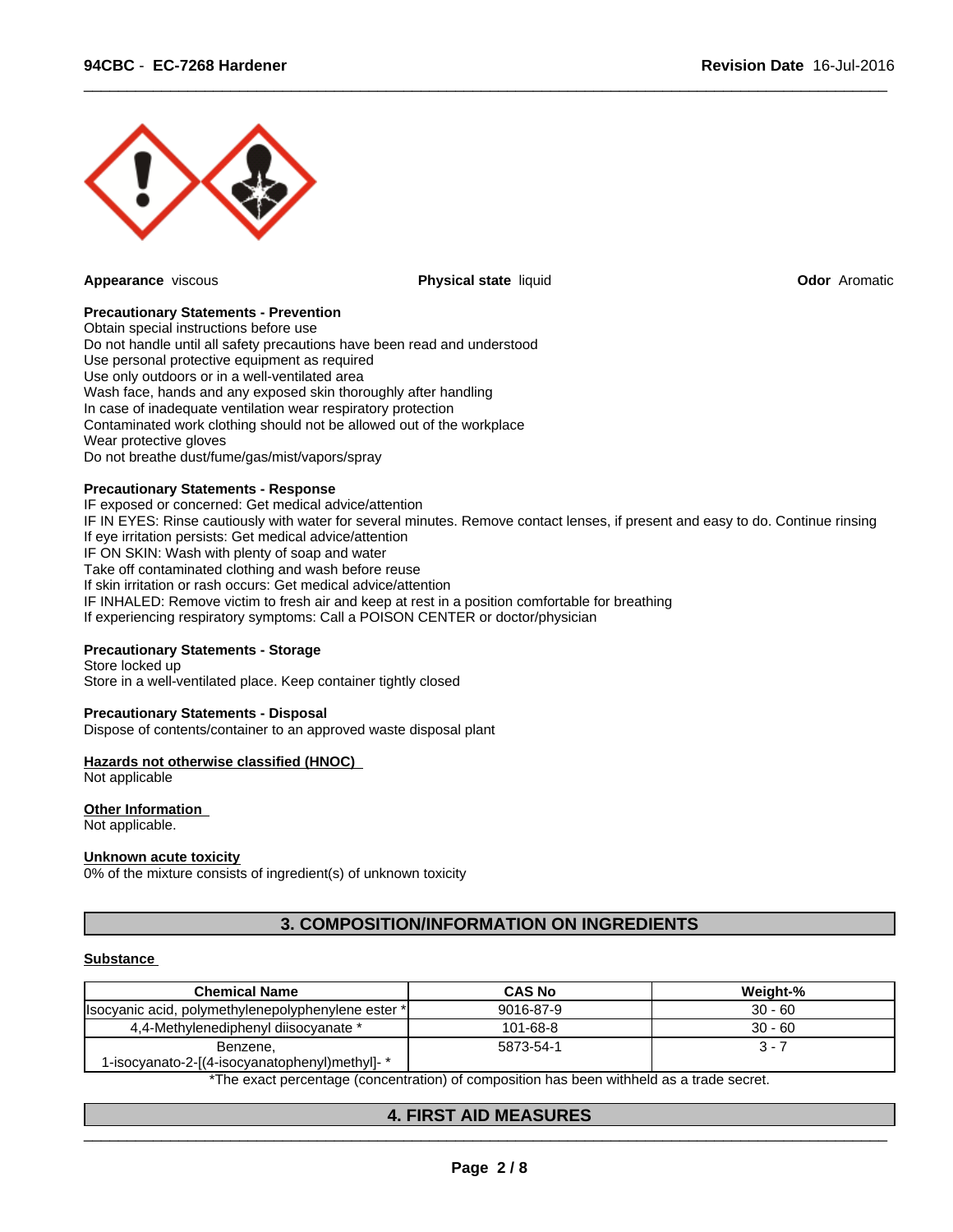#### **Description of first aid measures**

| <b>General advice</b>                                       | In case of accident or unwellness, seek medical advice immediately (show directions for<br>use or safety data sheet if possible). If symptoms persist, call a physician.                                            |
|-------------------------------------------------------------|---------------------------------------------------------------------------------------------------------------------------------------------------------------------------------------------------------------------|
| Eye contact                                                 | Call a physician immediately. Immediately flush with plenty of water. After initial flushing,<br>remove any contact lenses and continue flushing for at least 15 minutes. If symptoms<br>persist, call a physician. |
| <b>Skin contact</b>                                         | Wash contaminated clothing before reuse. Wash off immediately with plenty of water. If<br>symptoms persist, call a physician.                                                                                       |
| <b>Inhalation</b>                                           | Immediate medical attention is required. Move victim to fresh air. Administer oxygen if<br>breathing is difficult. If breathing is irregular or stopped, administer artificial respiration.                         |
| Ingestion                                                   | Call a physician or poison control center immediately. Do NOT induce vomiting. Drink<br>plenty of water. Never give anything by mouth to an unconscious person.                                                     |
| Self-protection of the first aider                          | Ensure that medical personnel are aware of the material(s) involved and take precautions to<br>protect themselves.                                                                                                  |
| Most important symptoms and effects, both acute and delayed |                                                                                                                                                                                                                     |
| <b>Symptoms</b>                                             | May cause allergy or asthma symptoms or breathing difficulties if inhaled. May cause<br>allergic skin reaction.                                                                                                     |
|                                                             | Indication of any immediate medical attention and special treatment needed                                                                                                                                          |
| Note to physicians                                          | May cause sensitization in susceptible persons. Treat symptomatically.                                                                                                                                              |

 $\overline{\phantom{a}}$  ,  $\overline{\phantom{a}}$  ,  $\overline{\phantom{a}}$  ,  $\overline{\phantom{a}}$  ,  $\overline{\phantom{a}}$  ,  $\overline{\phantom{a}}$  ,  $\overline{\phantom{a}}$  ,  $\overline{\phantom{a}}$  ,  $\overline{\phantom{a}}$  ,  $\overline{\phantom{a}}$  ,  $\overline{\phantom{a}}$  ,  $\overline{\phantom{a}}$  ,  $\overline{\phantom{a}}$  ,  $\overline{\phantom{a}}$  ,  $\overline{\phantom{a}}$  ,  $\overline{\phantom{a}}$ 

**5. FIRE-FIGHTING MEASURES**

#### **Suitable extinguishing media**

Use extinguishing measures that are appropriate to local circumstances and the surrounding environment.

**Unsuitable extinguishing media** CAUTION: Use of water spray when fighting fire may be inefficient.

#### **Specific hazards arising from the chemical**

Thermal decomposition can lead to release of irritating and toxic gases and vapors.

#### **Explosion data Sensitivity to Mechanical Impact** None. **Sensitivity to Static Discharge** None.

#### **Protective equipment and precautions for firefighters**

As in any fire, wear self-contained breathing apparatus pressure-demand, MSHA/NIOSH (approved or equivalent) and full protective gear.

## **6. ACCIDENTAL RELEASE MEASURES**

#### **Personal precautions, protective equipment and emergency procedures**

| <b>Personal precautions</b>      | Evacuate personnel to safe areas. Do not touch or walk through spilled material. Use<br>personal protective equipment as required.                       |
|----------------------------------|----------------------------------------------------------------------------------------------------------------------------------------------------------|
| <b>Environmental precautions</b> |                                                                                                                                                          |
| <b>Environmental precautions</b> | Prevent further leakage or spillage if safe to do so. Prevent product from entering drains. Do<br>not flush into surface water or sanitary sewer system. |

**Methods and material for containment and cleaning up**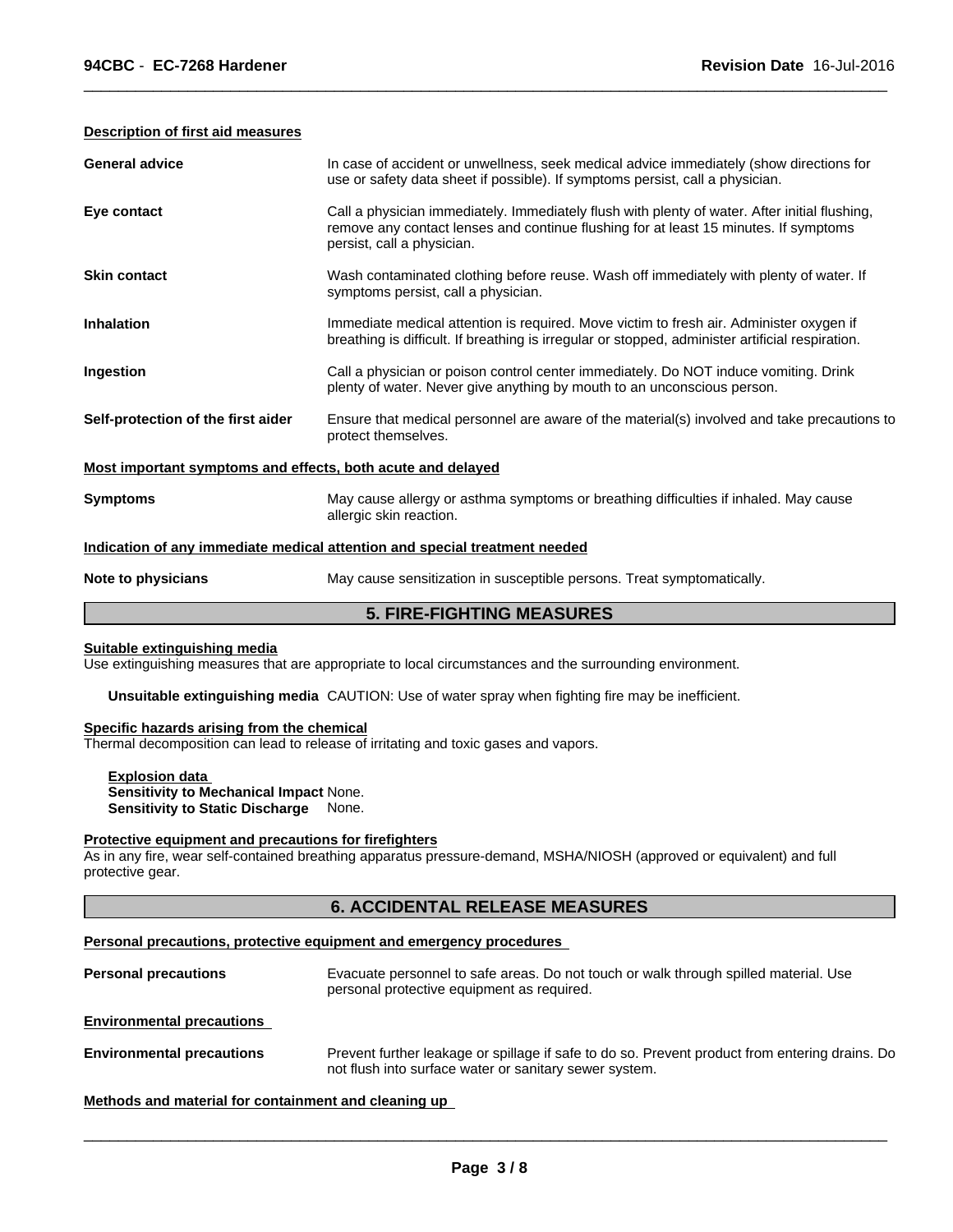| Do not direct water at spill or source of leak. Decontaminate floor with decontamination<br>Methods for cleaning up<br>solution letting stand for at least 15 minutes. | <b>Methods for containment</b> | If possible, turn leaking containers so that gas escapes rather than liquid. Absorb spill with<br>inert material (e.g. dry sand or earth), then place in a chemical waste container. Transport<br>to well ventilated area and treat with neutralizing solution: mixture of 80% water and 20%<br>non-ionic surfactant Tergitol TMN-10; or 90% water, 3-8% concentrated ammonia and 2%<br>detergent. Add about 10 parts of neutralizer per part of isocyanate, with mixing. Allow<br>substance to evaporate. |
|------------------------------------------------------------------------------------------------------------------------------------------------------------------------|--------------------------------|------------------------------------------------------------------------------------------------------------------------------------------------------------------------------------------------------------------------------------------------------------------------------------------------------------------------------------------------------------------------------------------------------------------------------------------------------------------------------------------------------------|
|                                                                                                                                                                        |                                |                                                                                                                                                                                                                                                                                                                                                                                                                                                                                                            |

 $\overline{\phantom{a}}$  ,  $\overline{\phantom{a}}$  ,  $\overline{\phantom{a}}$  ,  $\overline{\phantom{a}}$  ,  $\overline{\phantom{a}}$  ,  $\overline{\phantom{a}}$  ,  $\overline{\phantom{a}}$  ,  $\overline{\phantom{a}}$  ,  $\overline{\phantom{a}}$  ,  $\overline{\phantom{a}}$  ,  $\overline{\phantom{a}}$  ,  $\overline{\phantom{a}}$  ,  $\overline{\phantom{a}}$  ,  $\overline{\phantom{a}}$  ,  $\overline{\phantom{a}}$  ,  $\overline{\phantom{a}}$ 

## **7. HANDLING AND STORAGE**

#### **Precautions for safe handling**

| Advice on safe handling                                      | Avoid contact with skin, eyes or clothing. Ensure adequate ventilation, especially in<br>confined areas. Avoid breathing vapors or mists. |
|--------------------------------------------------------------|-------------------------------------------------------------------------------------------------------------------------------------------|
| Conditions for safe storage, including any incompatibilities |                                                                                                                                           |
| <b>Storage Conditions</b>                                    | Keep containers tightly closed in a cool, well-ventilated place.                                                                          |
| Incompatible materials                                       | Water. Alcohols. Strong bases. Strong oxidizing agents. Finely powdered metals.                                                           |

## **8. EXPOSURE CONTROLS/PERSONAL PROTECTION**

## **Control parameters**

#### **Exposure Guidelines** .

| <b>Chemical Name</b>                 | <b>ACGIH TLV</b> | <b>OSHA PEL</b>               | <b>NIOSH IDLH</b>                    |
|--------------------------------------|------------------|-------------------------------|--------------------------------------|
| [4,4-Methylenediphenyl diisocyanate] | TWA: 0.005 ppm   | Ceiling: 0.02 ppm             | IDLH: 75 mg/m $3$                    |
| 101-68-8                             |                  | Ceiling: $0.2 \text{ mg/m}^3$ | Ceiling: 0.020 ppm<br>10 min         |
|                                      |                  |                               | Ceiling: $0.2 \text{ mg/m}^3$ 10 min |
|                                      |                  |                               | TWA: 0.005 ppm                       |
|                                      |                  |                               | TWA: $0.05$ mg/m <sup>3</sup>        |

#### **Appropriate engineering controls**

**Engineering Controls** Showers Eyewash stations Ventilation systems.

#### **Individual protection measures, such as personal protective equipment**

| Wear safety glasses with side shields (or goggles).                                                                                                                                                                                                                                                                              |
|----------------------------------------------------------------------------------------------------------------------------------------------------------------------------------------------------------------------------------------------------------------------------------------------------------------------------------|
| Wear protective gloves and protective clothing.                                                                                                                                                                                                                                                                                  |
| If exposure limits are exceeded or irritation is experienced, NIOSH/MSHA approved<br>respiratory protection should be worn. Positive-pressure supplied air respirators may be<br>required for high airborne contaminant concentrations. Respiratory protection must be<br>provided in accordance with current local regulations. |
| Handle in accordance with good industrial hygiene and safety practice.                                                                                                                                                                                                                                                           |
|                                                                                                                                                                                                                                                                                                                                  |

## **9. PHYSICAL AND CHEMICAL PROPERTIES**

#### **Information on basic physical and chemical properties**

| <b>Odor threshold</b> |
|-----------------------|
|                       |

**d** No information available **Odor** Aromatic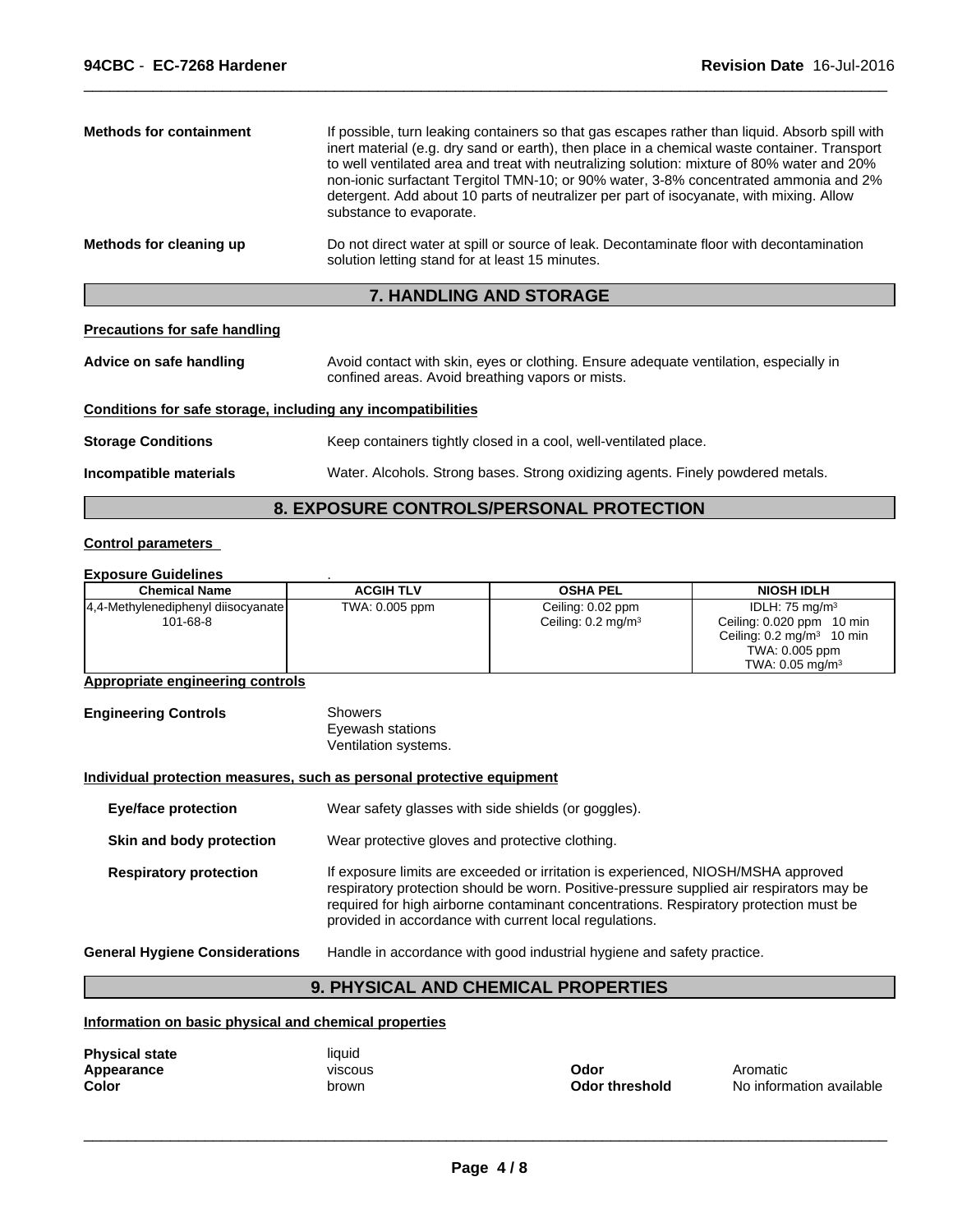| <b>Property</b>                  | Values                      | Remarks • Method |
|----------------------------------|-----------------------------|------------------|
| рH                               | No information available    |                  |
| Melting point / freezing point   | No information available    |                  |
| Boiling point / boiling range    | No information available    |                  |
| <b>Flash point</b>               | 198 °C / 388.4 °F           |                  |
| <b>Evaporation rate</b>          | No information available    |                  |
| Flammability (solid, gas)        | No information available    |                  |
| <b>Flammability Limit in Air</b> |                             |                  |
| <b>Upper flammability limit:</b> | No information available    |                  |
| Lower flammability limit:        | No information available    |                  |
| Vapor pressure                   | $-0$                        |                  |
| Vapor density                    | No information available    |                  |
| <b>Relative density</b>          | 1.234                       |                  |
| <b>Water solubility</b>          | insoluble Reacts with water |                  |
| Solubility in other solvents     | No information available    |                  |
| <b>Partition coefficient</b>     | No information available    |                  |
| <b>Autoignition temperature</b>  | No information available    |                  |
| <b>Decomposition temperature</b> | No information available    |                  |
| <b>Kinematic viscosity</b>       | No information available    |                  |
| <b>Dynamic viscosity</b>         | 150-250 mPa s               |                  |
| <b>Explosive properties</b>      | No information available    |                  |
| <b>Oxidizing properties</b>      | No information available    |                  |
| <b>Other Information</b>         |                             |                  |

**Softening point** No information available **Molecular weight** No information available **VOC Content (%)** No information available **Density Density Density Bulk density Research American** No information available **No information available** 

## **10. STABILITY AND REACTIVITY**

 $\overline{\phantom{a}}$  ,  $\overline{\phantom{a}}$  ,  $\overline{\phantom{a}}$  ,  $\overline{\phantom{a}}$  ,  $\overline{\phantom{a}}$  ,  $\overline{\phantom{a}}$  ,  $\overline{\phantom{a}}$  ,  $\overline{\phantom{a}}$  ,  $\overline{\phantom{a}}$  ,  $\overline{\phantom{a}}$  ,  $\overline{\phantom{a}}$  ,  $\overline{\phantom{a}}$  ,  $\overline{\phantom{a}}$  ,  $\overline{\phantom{a}}$  ,  $\overline{\phantom{a}}$  ,  $\overline{\phantom{a}}$ 

**Reactivity**  No data available

**Chemical stability** Stable under recommended storage conditions. **Possibility of Hazardous Reactions**

None under normal processing.

**Hazardous polymerization** Hazardous polymerization may occur.

#### **Conditions to avoid**

Keep from any possible contact with water. Extremes of temperature and direct sunlight. Storage near to reactive materials. **Incompatible materials**

Water. Alcohols. Strong bases. Strong oxidizing agents. Finely powdered metals.

## **Hazardous Decomposition Products**

Carbon monoxide. Carbon dioxide (CO2). Nitrogen oxides (NOx). Hydrogen cyanide. Thermal decomposition can lead to release of irritating and toxic gases and vapors.

## **11. TOXICOLOGICAL INFORMATION**

#### **Information on likely routes of exposure**

#### **Product Information**

| <b>Inhalation</b>   | May cause irritation of respiratory tract. May cause sensitization by inhalation. Harmful by<br>inhalation. |
|---------------------|-------------------------------------------------------------------------------------------------------------|
| Eye contact         | Irritating to eyes.                                                                                         |
| <b>Skin contact</b> | Repeated or prolonged skin contact may cause allergic reactions with susceptible persons.                   |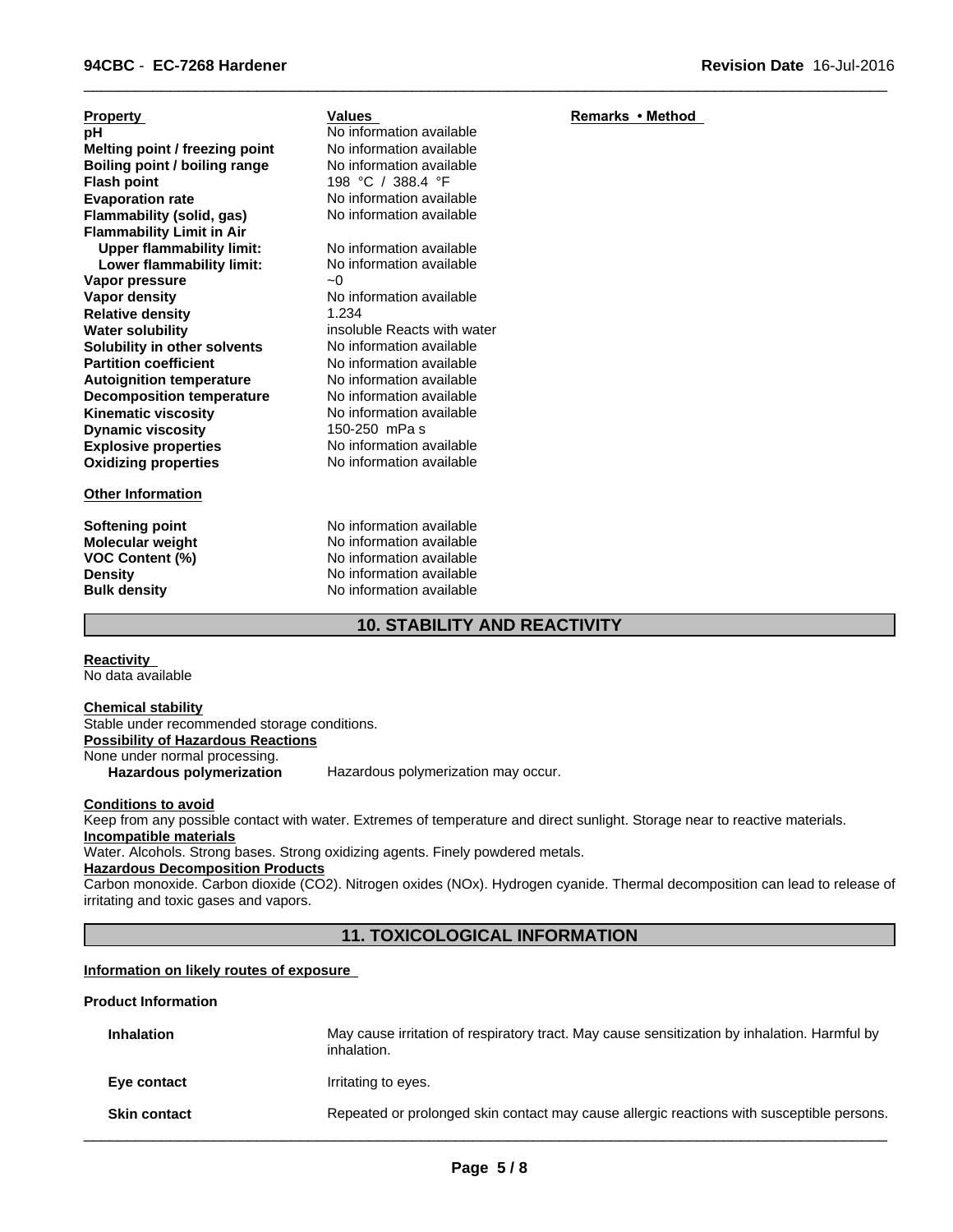Irritating to skin.

**Ingestion** Based on available data, the classification criteria are not met.

 $\overline{\phantom{a}}$  ,  $\overline{\phantom{a}}$  ,  $\overline{\phantom{a}}$  ,  $\overline{\phantom{a}}$  ,  $\overline{\phantom{a}}$  ,  $\overline{\phantom{a}}$  ,  $\overline{\phantom{a}}$  ,  $\overline{\phantom{a}}$  ,  $\overline{\phantom{a}}$  ,  $\overline{\phantom{a}}$  ,  $\overline{\phantom{a}}$  ,  $\overline{\phantom{a}}$  ,  $\overline{\phantom{a}}$  ,  $\overline{\phantom{a}}$  ,  $\overline{\phantom{a}}$  ,  $\overline{\phantom{a}}$ 

| <b>Chemical Name</b>                                               | Oral LD50                                     | Dermal LD50           | <b>Inhalation LC50</b>              |
|--------------------------------------------------------------------|-----------------------------------------------|-----------------------|-------------------------------------|
| Isocyanic acid,<br>polymethylenepolyphenylene ester<br>  9016-87-9 | $= 49$ g/kg (Rat)                             | > 9400 mg/kg (Rabbit) | $= 490$ mg/m <sup>3</sup> (Rat) 4 h |
| 4,4-Methylenediphenyl diisocyanate<br>101-68-8                     | $= 31600$ mg/kg (Rat) = 9200<br>$mg/kg$ (Rat) |                       | $=$ 369 mg/m <sup>3</sup> (Rat) 4 h |

#### **Information on toxicological effects**

**Symptoms** May cause an allergic skin reaction. Redness.

#### **Delayed and immediate effects as well as chronic effects from short and long-term exposure**

| <b>Sensitization</b><br><b>Germ cell mutagenicity</b>                   | May cause sensitization by inhalation. May cause sensitization by skin contact.<br>Based on available data, the classification criteria are not met. |                                                                                          |            |             |  |
|-------------------------------------------------------------------------|------------------------------------------------------------------------------------------------------------------------------------------------------|------------------------------------------------------------------------------------------|------------|-------------|--|
| Carcinogenicity                                                         |                                                                                                                                                      | The table below indicates whether each agency has listed any ingredient as a carcinogen. |            |             |  |
| <b>Chemical Name</b>                                                    | <b>ACGIH</b>                                                                                                                                         | <b>IARC</b>                                                                              | <b>NTP</b> | <b>OSHA</b> |  |
| Isocyanic acid,<br>polymethylenepolyphenylen<br>le ester<br>l 9016-87-9 |                                                                                                                                                      | Group 3                                                                                  |            |             |  |
| 4.4-Methylenediphenyl<br>diisocyanate<br>  101-68-8                     |                                                                                                                                                      | Group 3                                                                                  |            |             |  |
| Not classifiable as a human carcinogen                                  | IARC (International Agency for Research on Cancer)                                                                                                   |                                                                                          |            |             |  |
| <b>Reproductive toxicity</b>                                            |                                                                                                                                                      | Based on available data, the classification criteria are not met.                        |            |             |  |
| <b>STOT - single exposure</b>                                           |                                                                                                                                                      | Based on available data, the classification criteria are not met.                        |            |             |  |
| <b>STOT - repeated exposure</b>                                         |                                                                                                                                                      | Causes damage to organs through prolonged or repeated exposure.                          |            |             |  |
| <b>Chronic toxicity</b>                                                 | Repeated or prolonged exposure may cause central nervous system damage. Repeated or<br>prolonged contact causes sensitization, asthma and eczemas.   |                                                                                          |            |             |  |
| <b>Target Organ Effects</b>                                             | Respiratory system, Eyes, Skin, Central nervous system.                                                                                              |                                                                                          |            |             |  |
| <b>Aspiration hazard</b>                                                | Based on available data, the classification criteria are not met.                                                                                    |                                                                                          |            |             |  |

**Numerical measures of toxicity - Product Information** 

**The following values are calculated based on chapter 3.1 of the GHS document** .

| ATEmix (oral)                 | 18.281.00          |
|-------------------------------|--------------------|
| <b>ATEmix (dermal)</b>        | 17.108.00          |
| ATEmix (inhalation-dust/mist) | 3.30 18282 17094 4 |

#### **12. ECOLOGICAL INFORMATION**

#### **Ecotoxicity**

100 % of the mixture consists of components(s) of unknown hazards to the aquatic environment

#### **Persistence and degradability**

No information available.

#### **Bioaccumulation**

No information available.

#### **Other adverse effects**

No information available

## **13. DISPOSAL CONSIDERATIONS**

#### **Waste treatment methods**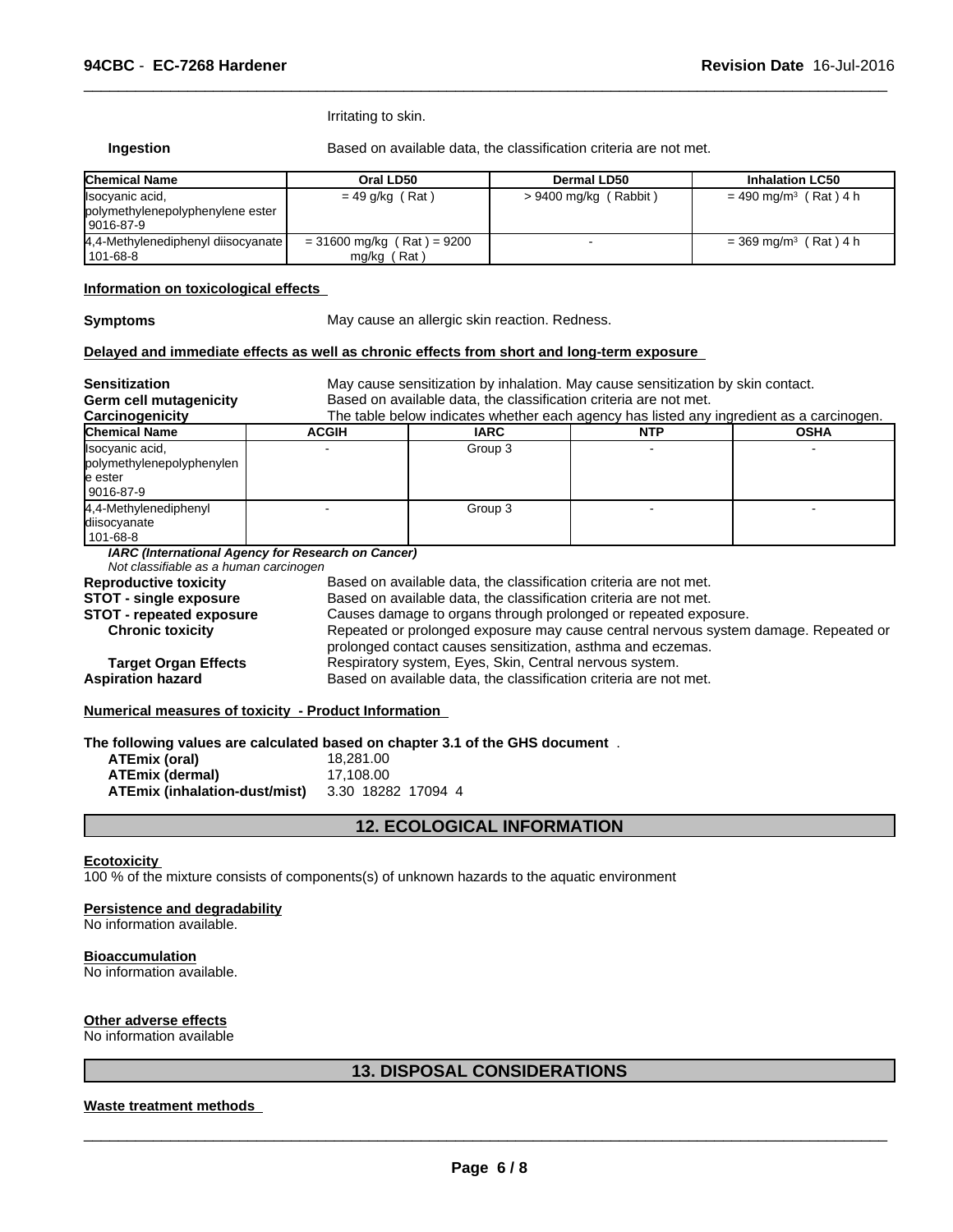| <b>Disposal of wastes</b>     | Disposal should be in accordance with applicable regional, national and local laws and<br>regulations. |
|-------------------------------|--------------------------------------------------------------------------------------------------------|
| <b>Contaminated packaging</b> | Do not reuse container.                                                                                |

 $\overline{\phantom{a}}$  ,  $\overline{\phantom{a}}$  ,  $\overline{\phantom{a}}$  ,  $\overline{\phantom{a}}$  ,  $\overline{\phantom{a}}$  ,  $\overline{\phantom{a}}$  ,  $\overline{\phantom{a}}$  ,  $\overline{\phantom{a}}$  ,  $\overline{\phantom{a}}$  ,  $\overline{\phantom{a}}$  ,  $\overline{\phantom{a}}$  ,  $\overline{\phantom{a}}$  ,  $\overline{\phantom{a}}$  ,  $\overline{\phantom{a}}$  ,  $\overline{\phantom{a}}$  ,  $\overline{\phantom{a}}$ 

## **14. TRANSPORT INFORMATION**

| <b>DOT</b>  | Not regulated |
|-------------|---------------|
| <b>TDG</b>  | Not regulated |
| <b>IATA</b> | Not regulated |
| <b>IMDG</b> | Not regulated |

## **15. REGULATORY INFORMATION**

| <b>International Inventories</b> |          |
|----------------------------------|----------|
| TSCA                             | Complies |
| <b>DSL/NDSL</b>                  | Complies |
| <b>EINECS/ELINCS</b>             | Complies |
| IECSC                            | Complies |
| KECL                             | Complies |
| PICCS                            | Complies |
| AICS                             | Complies |
|                                  |          |

**Legend:** 

**TSCA** - United States Toxic Substances Control Act Section 8(b) Inventory

**DSL/NDSL** - Canadian Domestic Substances List/Non-Domestic Substances List

**EINECS/ELINCS** - European Inventory of Existing Chemical Substances/European List of Notified Chemical Substances

**ENCS** - Japan Existing and New Chemical Substances

**IECSC** - China Inventory of Existing Chemical Substances

**KECL** - Korean Existing and Evaluated Chemical Substances

**PICCS** - Philippines Inventory of Chemicals and Chemical Substances

**AICS** - Australian Inventory of Chemical Substances

#### **US Federal Regulations**

#### **SARA 313**

Section 313 of Title III of the Superfund Amendments and Reauthorization Act of 1986 (SARA). This product contains a chemical or chemicals which are subject to the reporting requirements of the Act and Title 40 of the Code of Federal Regulations, Part 372

| <b>Chemical Name</b>                                              | <b>SARA 313 - Threshold Values %</b> |  |
|-------------------------------------------------------------------|--------------------------------------|--|
| Isocyanic acid, polymethylenepolyphenylene ester - 9016-87-9      | 1.0                                  |  |
| 4,4-Methylenediphenyl diisocyanate - 101-68-8                     | 1.0                                  |  |
| Benzene, 1-isocyanato-2-[(4-isocyanatophenyl)methyl]- - 5873-54-1 | 1.0                                  |  |
| <b>SARA 311/312 Hazard Categories</b>                             |                                      |  |
| Acute health hazard                                               | Yes                                  |  |
| <b>Chronic Health Hazard</b>                                      | Yes                                  |  |
| <b>Fire hazard</b>                                                | No                                   |  |
| Sudden release of pressure hazard                                 | No                                   |  |
| <b>Reactive Hazard</b>                                            | No                                   |  |

#### **CWA (Clean Water Act)**

This product does not contain any substances regulated as pollutants pursuant to the Clean Water Act (40 CFR 122.21 and 40 CFR 122.42)

#### **CERCLA**

This material, as supplied, contains one or more substances regulated as a hazardous substance under the Comprehensive Environmental Response Compensation and Liability Act (CERCLA) (40 CFR 302)